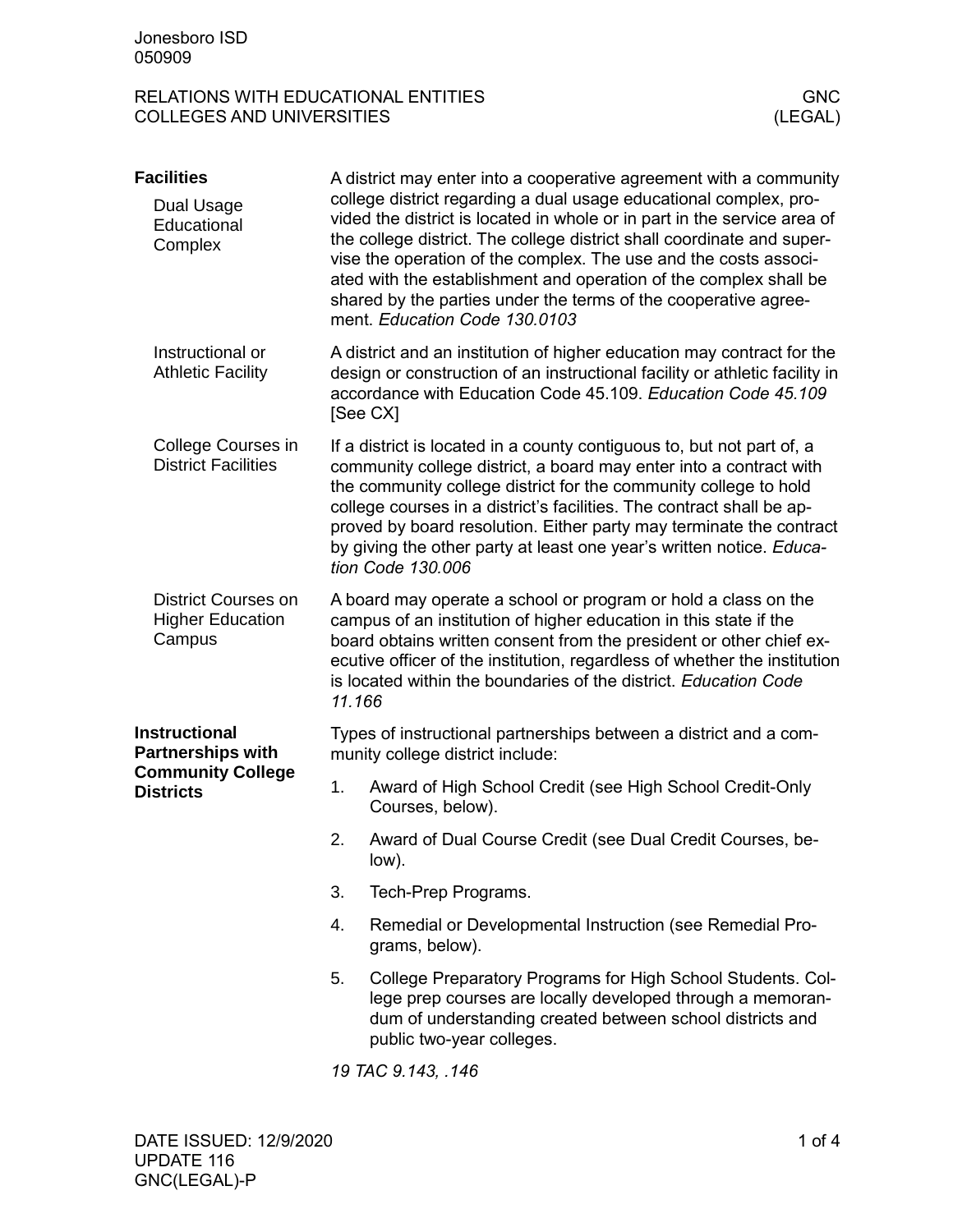## RELATIONS WITH EDUCATIONAL ENTITIES<br>COLLEGES AND UNIVERSITIES (LEGAL) COLLEGES AND UNIVERSITIES

| Agreement                                         | For any educational partnership between a district and a commu-<br>nity college district, an agreement must be approved by the board<br>or designee of both the district and the college district. The partner-<br>ship agreement must address the following:                                                                                                             |                                                                                                                                                                                                                                                                                                                      |  |
|---------------------------------------------------|---------------------------------------------------------------------------------------------------------------------------------------------------------------------------------------------------------------------------------------------------------------------------------------------------------------------------------------------------------------------------|----------------------------------------------------------------------------------------------------------------------------------------------------------------------------------------------------------------------------------------------------------------------------------------------------------------------|--|
|                                                   | 1.                                                                                                                                                                                                                                                                                                                                                                        | Student eligibility requirements.                                                                                                                                                                                                                                                                                    |  |
|                                                   | 2.                                                                                                                                                                                                                                                                                                                                                                        | Faculty qualifications.                                                                                                                                                                                                                                                                                              |  |
|                                                   | 3.                                                                                                                                                                                                                                                                                                                                                                        | Location and student composition of classes.                                                                                                                                                                                                                                                                         |  |
|                                                   | 4.                                                                                                                                                                                                                                                                                                                                                                        | Provision of student learning and support services.                                                                                                                                                                                                                                                                  |  |
|                                                   | 5.                                                                                                                                                                                                                                                                                                                                                                        | Eligible courses.                                                                                                                                                                                                                                                                                                    |  |
|                                                   | 6.                                                                                                                                                                                                                                                                                                                                                                        | Grading criteria.                                                                                                                                                                                                                                                                                                    |  |
|                                                   | 7.                                                                                                                                                                                                                                                                                                                                                                        | Transcripting of credit.                                                                                                                                                                                                                                                                                             |  |
|                                                   | 8.                                                                                                                                                                                                                                                                                                                                                                        | Funding provisions.                                                                                                                                                                                                                                                                                                  |  |
|                                                   |                                                                                                                                                                                                                                                                                                                                                                           | 19 TAC 9.144                                                                                                                                                                                                                                                                                                         |  |
| <b>High School Credit-</b><br><b>Only Courses</b> | A district may contract with a community college district for the col-<br>lege district to provide coursework necessary for students to com-<br>plete high school. The district and college district shall negotiate an<br>agreed cost for instruction. 19 TAC 9.125                                                                                                      |                                                                                                                                                                                                                                                                                                                      |  |
| <b>Dual Credit Courses</b>                        | A district may enter into an agreement with a public college to form<br>a dual credit partnership. Dual credit means the process by which<br>a high school student enrolls in a college course and receives sim-<br>ultaneous academic credit for the course from both the college and<br>high school. 19 TAC Ch. 4, Subch. D [See EHDD]                                  |                                                                                                                                                                                                                                                                                                                      |  |
| <b>Remedial Programs</b>                          | A board may contract with the board of the community college dis-<br>trict in which a district is located for the college district to provide<br>remedial programs for students enrolled in a district's secondary<br>schools in preparation for graduation from secondary school and<br>entrance into college. Education Code 130.090; 19 TAC 9.146                      |                                                                                                                                                                                                                                                                                                                      |  |
| <b>Dropout Recovery</b><br>Program                | A school district may enter into an articulation agreement to partner<br>with the public junior college district in which the school district is<br>located to provide on the campus of the college a dropout recovery<br>program for students to successfully complete and receive a di-<br>ploma from a high school of the school district. Education Code<br>29.402(a) |                                                                                                                                                                                                                                                                                                                      |  |
|                                                   |                                                                                                                                                                                                                                                                                                                                                                           | A district located wholly or partly in a county with a population of<br>more than three million may enter into an articulation agreement<br>with any public junior college with a service area located wholly or<br>partly in a county with a population of more than three million. Edu-<br>cation Code 29.402(a-1) |  |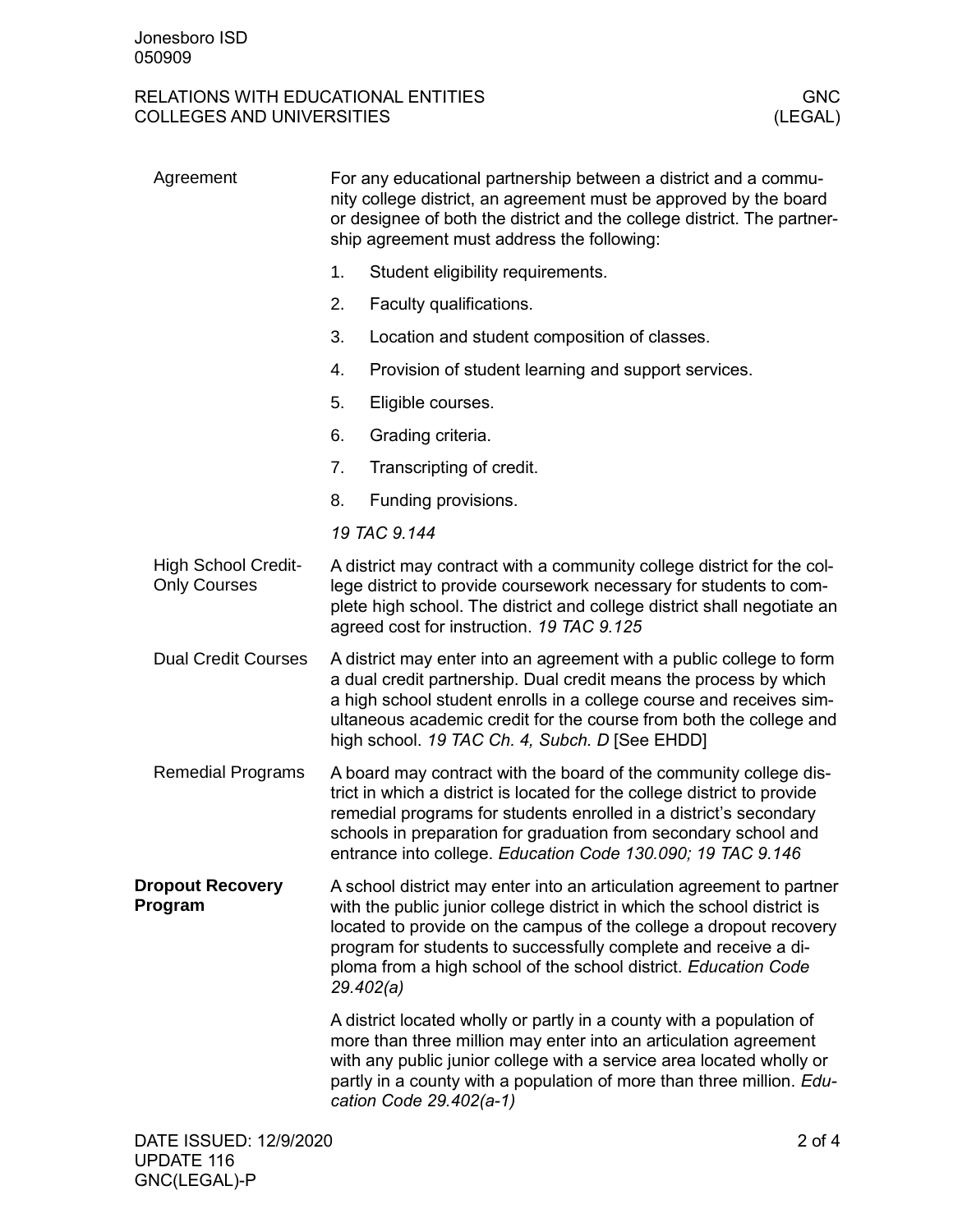## RELATIONS WITH EDUCATIONAL ENTITIES GNC GNC<br>COLLEGES AND UNIVERSITIES (LEGAL) COLLEGES AND UNIVERSITIES

|                                                                         | The program must meet the requirements at Education Code<br>29.402(c) and 29.081(e), (f). Education Code 29.402(c), (d)                                                                                                                                                                                                                                                                                                                                                                      |                                                                                                                                                                                                                                                        |  |  |
|-------------------------------------------------------------------------|----------------------------------------------------------------------------------------------------------------------------------------------------------------------------------------------------------------------------------------------------------------------------------------------------------------------------------------------------------------------------------------------------------------------------------------------------------------------------------------------|--------------------------------------------------------------------------------------------------------------------------------------------------------------------------------------------------------------------------------------------------------|--|--|
| <b>Student Eligibility</b>                                              | A person is eligible to enroll in the dropout recovery program if the<br>person:                                                                                                                                                                                                                                                                                                                                                                                                             |                                                                                                                                                                                                                                                        |  |  |
|                                                                         | 1.                                                                                                                                                                                                                                                                                                                                                                                                                                                                                           | Is under 26 years of age;                                                                                                                                                                                                                              |  |  |
|                                                                         | 2.                                                                                                                                                                                                                                                                                                                                                                                                                                                                                           | Must complete not more than three course credits to complete<br>the curriculum requirements for the foundation high school<br>program, as appropriate, for high school graduation; or                                                                  |  |  |
|                                                                         | 3.                                                                                                                                                                                                                                                                                                                                                                                                                                                                                           | Has failed to perform satisfactorily on an end-of-course as-<br>sessment instrument under Education Code 39.023(c), or an<br>assessment instrument under Education Code 39.023(c) as<br>that section existed before 2007. [See EKB]                    |  |  |
|                                                                         | Education Code 29.402(b)                                                                                                                                                                                                                                                                                                                                                                                                                                                                     |                                                                                                                                                                                                                                                        |  |  |
| Funding                                                                 | A school district shall pay the college district a negotiated amount<br>for each student from the school district enrolled in the dropout re-<br>covery program. The negotiated amount shall not exceed the total<br>average per student funding amount in that school district during<br>the preceding school year for maintenance and operations, includ-<br>ing state and local funding, but excluding money from the available<br>school fund. Education Code 29.403(a)                  |                                                                                                                                                                                                                                                        |  |  |
|                                                                         | A student who is enrolled in a dropout recovery program is in-<br>cluded in determining the average daily attendance of the school<br>district. Education Code 29.403(b)                                                                                                                                                                                                                                                                                                                     |                                                                                                                                                                                                                                                        |  |  |
| <b>Plan to Increase</b><br><b>Higher Education</b><br><b>Enrollment</b> | An affected district, as described below, shall enter into an agree-<br>ment with the public institution of higher education in this state in<br>closest geographic proximity to the district to develop a plan to in-<br>crease the percentage of the district's graduating seniors who en-<br>roll in an institution of higher education for the academic year fol-<br>lowing graduation. The plan must address the elements at<br>Education Code 29.904(d). Education Code 29.904(c), (d) |                                                                                                                                                                                                                                                        |  |  |
| <b>Affected District</b>                                                | An affected district is one with one or more high schools that:                                                                                                                                                                                                                                                                                                                                                                                                                              |                                                                                                                                                                                                                                                        |  |  |
|                                                                         | 1.                                                                                                                                                                                                                                                                                                                                                                                                                                                                                           | During the preceding five years, have had an average of at<br>least 26 students in the high school graduating class; and                                                                                                                               |  |  |
|                                                                         | 2.                                                                                                                                                                                                                                                                                                                                                                                                                                                                                           | For any two consecutive years during the preceding five<br>years, have been among the lowest ten percent of high<br>schools in this state in the percentage of students graduating<br>and enrolling for the following academic year in an institution. |  |  |

*Education Code 29.904(a)*